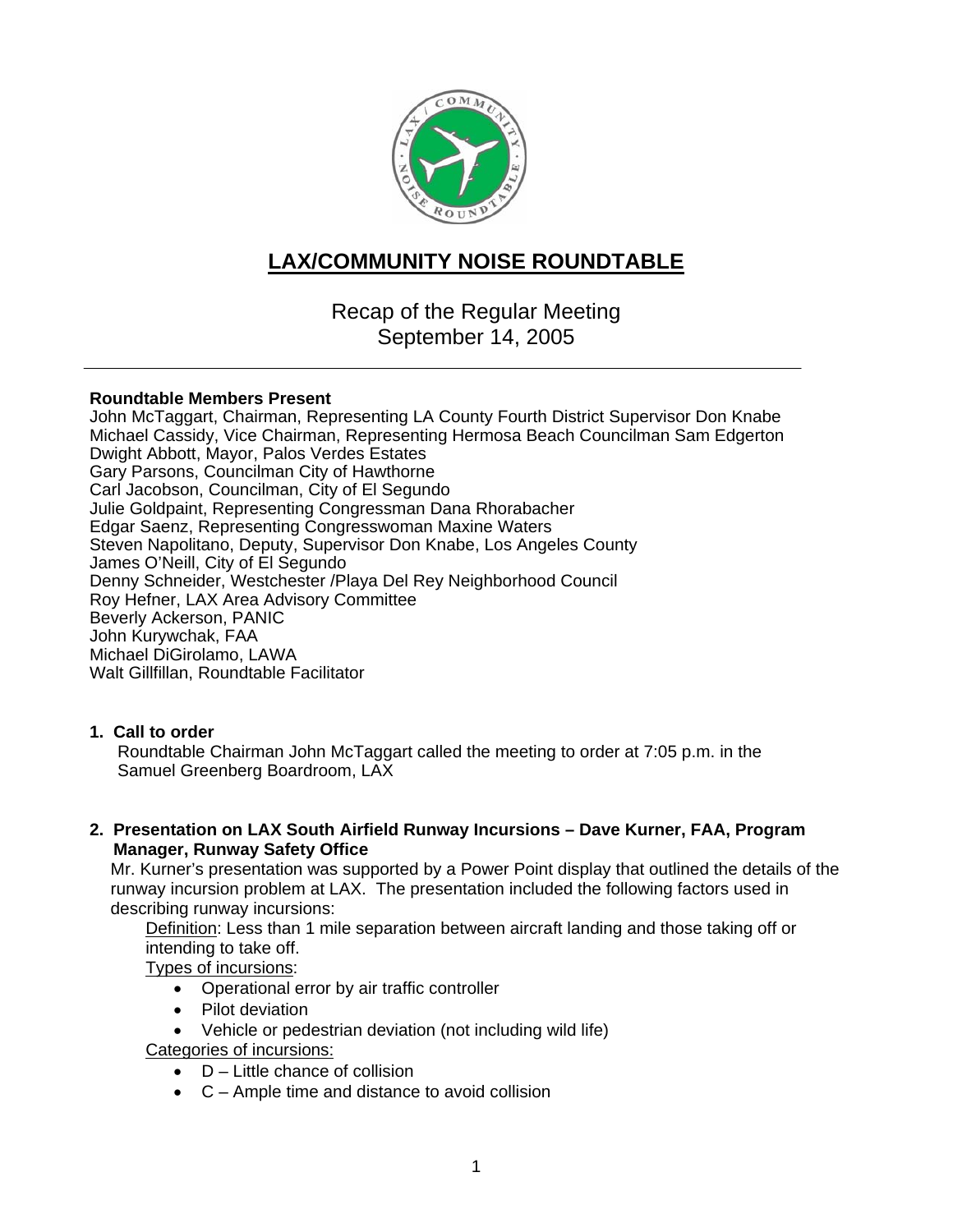- B Significant potential for collision
- A Extreme action necessary to avoid collision

Mr. Kurner provided specific examples of these categories at LAX. In the discussion that followed, the following questions/comments were offered:

- How effective will a new center, parallel taxiway be in preventing incursions? Expected to be a significant improvement.
- Do not provide any high-speed taxiways that end at Runway 25R
- It appears that safety is being compromised to accommodate the need to avoid delays. Safety is never compromised for efficiency.
- Are the Chief Pilots and crews being trained to avoid the incursion problem? Yes.
- Do these instances of incursion occur more frequently during peak traffic periods? No.
- Taxiway K seems to have the greater number of incursions. Why not use Taxiway M that is further down Runway 25L? This is not an efficient solution. Taxiway M was previously a problem.
- Why not take the taxiway around the end of Runway 25R? Not enough space to the west plus there are air quality and taxi time considerations.
- Do larger, busy airport have more runway incursions?
- The noise portion of the EIR did not evaluate a taxiway around the end of Runway 25R.

It was also noted by John Kurywchak that each airline has a safety committee to investigate runway incursions and other pilot-caused safety related problems. These airline safety committees are something that a pilot wants to avoid, because his/her career advancement is then halted if found to be at fault.

### **3. Discussion of the Noise Impacts of the South Airfield Improvement Project – Denny Schneider**

Mr. Holden noted that, because of a basic conflict of interest, neither LAWA staff nor Mr. Gillfillan would be able to assist the Roundtable on this matter. Mr. Schneider's presentation focused on the noise aspects of the proposed South Airfield Improvement Project (SAIP). The topics included:

- The FAA management of air traffic flow
- Increased use of the North Side runways during construction
- Use of other airports in the Region
- The lack of growth in airline operations at LAX. The effect of recent airline filings of Chapter 11 bankruptcies

It was moved and seconded that Mr. Schneider's comments on the SIAP Draft EIR be submitted to the Board of Airport Commissioners on behalf of the Roundtable.

## **4. Report on the Part 161 Summit in Denver – Bob Holden**

This meeting was sponsored by members of the LAWA Part 161 Studies team – HMMH, SHE and the law firm Kaplan Kirsch Rockwell (KKR). A number of other airports, both large and small, were represented. The Naples Airport case was discussed at the Summit. Several of the airports in attendance are now considering embarking on Part 161's to impose various restrictions including Stage-2 bans, helicopter controls, weight based restrictions and others. A number of related topics were also discussed. Public documents concerning the LAX study will be posted on the LAX Part 161 Study website, which will be linked to LAWA's website.

### **5. Roundtable Member Discussion**

The following subjects were considered: